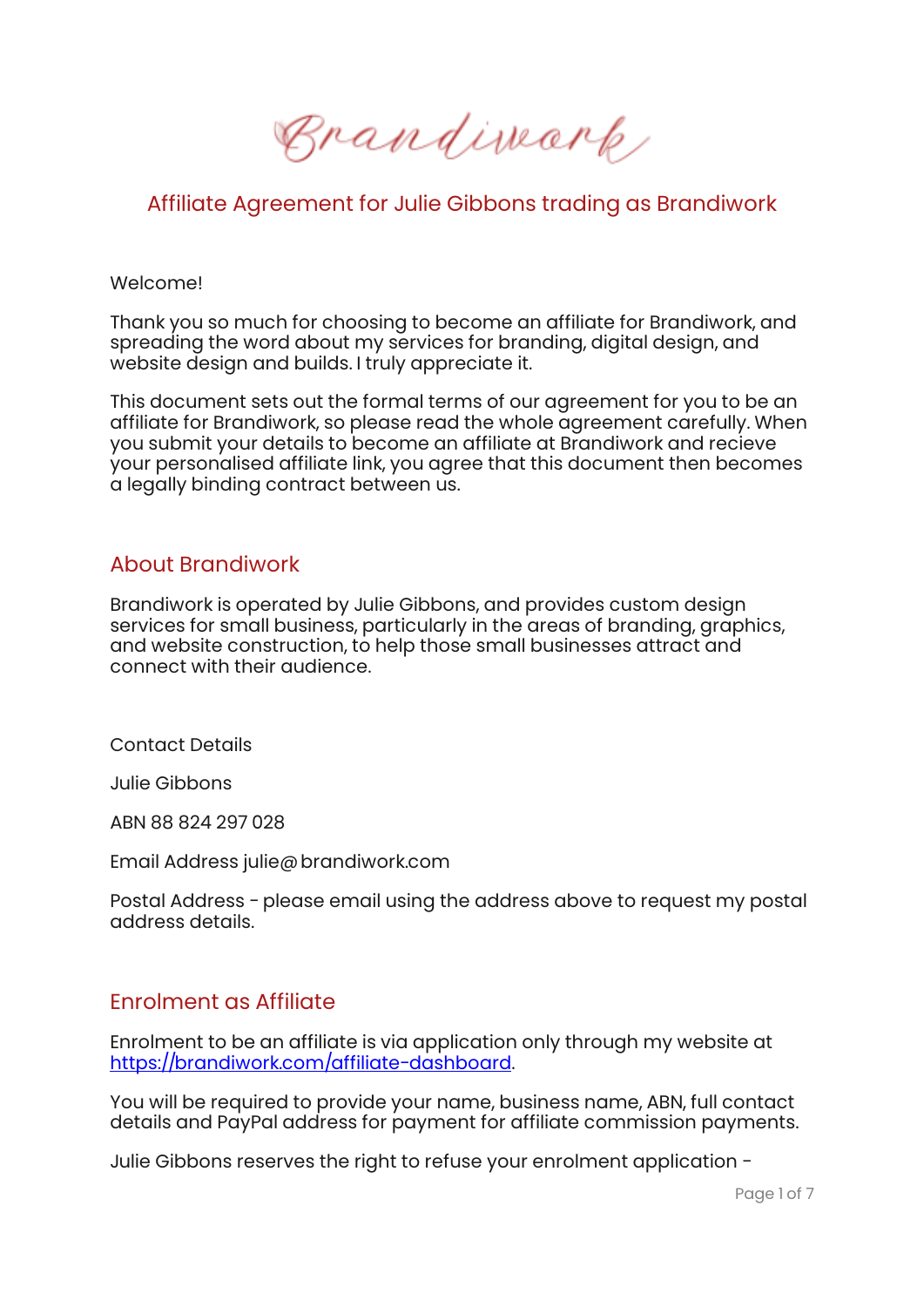- if she believes there is a risk to the professional reputation of either Brandiwork or Julie Gibbons,

- if she believes you or your clients would not benefit from this affiliate relationship

- OR if there is a lack of shared business values.

### Affiliate Management System

The affiliate relationship with Brandiwork is managed through the website at https://brandiwork.com using the Wordpress plugin Yith Woocommerce Affiliates.

When you share your personalised affiliate link, it is tracked by cookies on the internet browser of the end-user (the person you share the link with) for up to 30 days.

The end-user must have support for browser cookies for the tracking to work effectively. If the affiliate link has not been tracked for any reason, such as the end-user browser cookies arent working correctly, or any other technical error, Brandiwork is not responsible and cannot make payment commissions.

It is your responsibility to use affiliate links with your referrals, as commissions cannot be tracked without the cookies.

As an affiliate, you will receive 20% of the total sale price as a commission for all orders of Brandiwork products placed through your personalised affiliate link. The commission is calculated solely on the sale of products and services purchased through the Brandiwork website and ecommerce system.

Where the client you refer under this Agreement chooses to upgrade to any other service with Julie Gibbons trading as Brandiwork, the client will be directed to a different booking process which is excluded from this agreement, and no further commission is payable on any invoices issued in regard to those upgraded services.

All payment and all references to payments or money in this agreement are in Australian dollars.

Brandiwork may change this commission rate at any time, including increasing the commission percentage temporarily for promotional periods, from time to time.

At the conclusion of any promotional period, the rate will return to the regular commission percentage of 20% under this agreement.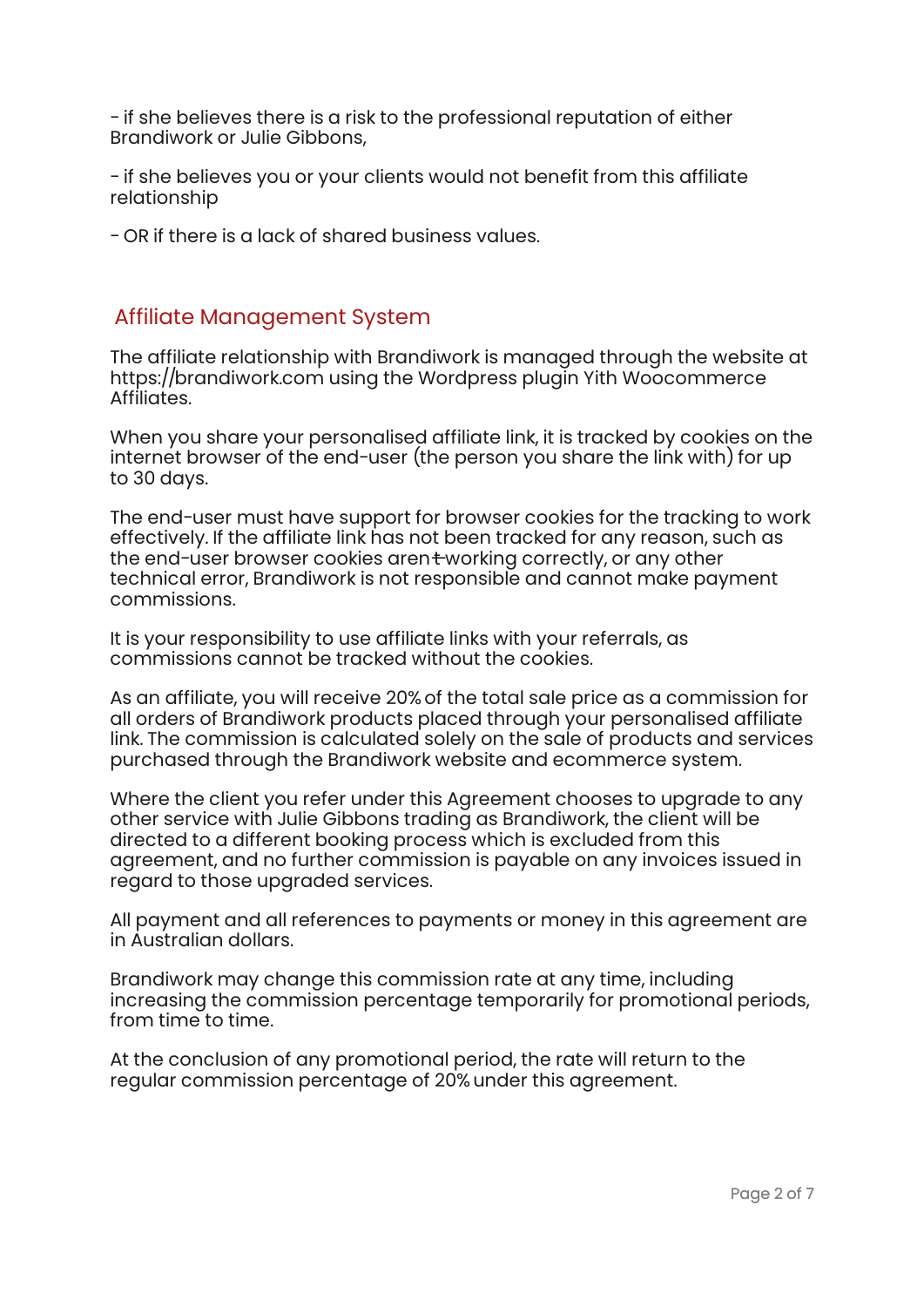## Generating Commissions

In order to generate a commission, the referred client must:

Use your properly coded affiliate link (it is your responsibility to ensure that the correct link is provided to the client) AND

Pay for the product through the Brandiwork website; AND

Not request a refund within 14 days of their purchase. (Orders that are refunded for any reason whatsoever do not attract a commission payment.)

If the client chooses to purchase via the instalment or payment plan option, the affiliate commission is payable only on that instalment amount.

Commission payments will be made to you quarterly, through PayPal or the account that you specify for EFT when you apply to be a Brandiwork affiliate.

It is your responsibility to notify Brandiwork of any changes to your contact details, email address or account.

The order price charged to clients includes GST.

Brandiwork will be responsible for paying the GST on the whole purchase price charged to the client.

You are responsible for meeting all of your tax obligations in respect to your affiliate income, including paying GST out of your commission if you are registered to do so.

## Your obligations as an affiliate

As an affiliate of Brandiwork, you are not authorised to collect payments from the sale of Brandiwork products or services yourself.

You are not authorised to give away any Brandiwork products or services for any reason whatsoever.

If you breach either of these obligations, it will result in your affiliate relationship with Brandiwork being immediately terminated, and may also result in legal action taken by Brandiwork.

## Fulfilment/Delivery of orders

The services of Brandiwork are process-based, and customised to each individual purchaser. Julie Gibbons trading as Brandiwork is solely responsible for the delivery of any products or services purchased through the Brandiwork website. The length of time taken to fulfil these services is entirely between the purchaser and Julie Gibbons trading as Brandiwork.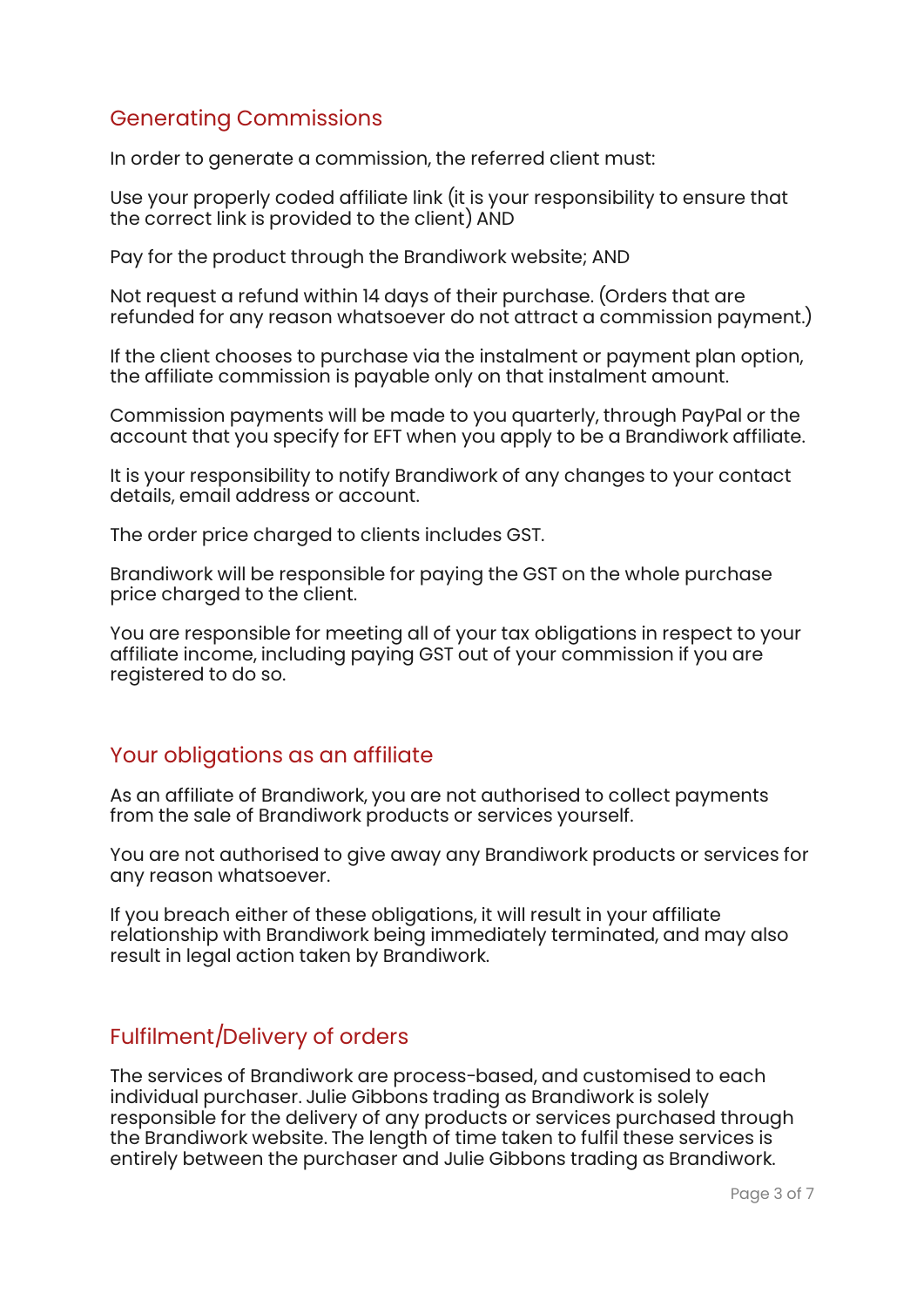## Customer Terms

The affiliate commission is a fee paid to you for your recommendation and introduction of Brandiwork and its services resulting in a client purchasing from Brandiwork.

All clients who purchase services or products from Brandiwork using your affiliate link become a client of Brandiwork and are therefore subject to the terms and conditions of working with Brandiwork.

You have no responsibility for this relationship in regard to the services provided to the client by Brandiwork.

Brandiwork from time to time may change their business terms and conditions, business processes, and offer different services or products. If this is likely to affect your affiliate agreement, you will be notified of those changes.

#### Unacceptable Behaviour

Julie Gibbons, trading as Brandiwork, has a professional responsibility to maintain a good standing in both the local and online community and therefore cannot be affiliated with any person who is found to be conducting themselves in a manner that is personally and socially offensive, or seen to be advocating violence, discrimination of any kind, or engaging in illegal activity.

You agree that while this affiliate relationship stands, engaging in any of the above activities, and/or spam email or other forms of internet abuse is strictly prohibited and will result in the termination of this Agreement.

## Use of links for your own purchases

You may not use your affiliate links to gain commission on your own purchases of Brandiwork products or services.

However, if you wish to purchase any of the Brandiwork products or services for your own use, and these products or services would normally attract an affiliate commission, please email julie@brandiwork.com and you will be provided with an affiliate discount code of 20% off the full price.

## Our Relationship

This agreement does not create any relationship between you and Brandiwork beyond that relating to the affiliate agreement, and both parties remain independent contractors.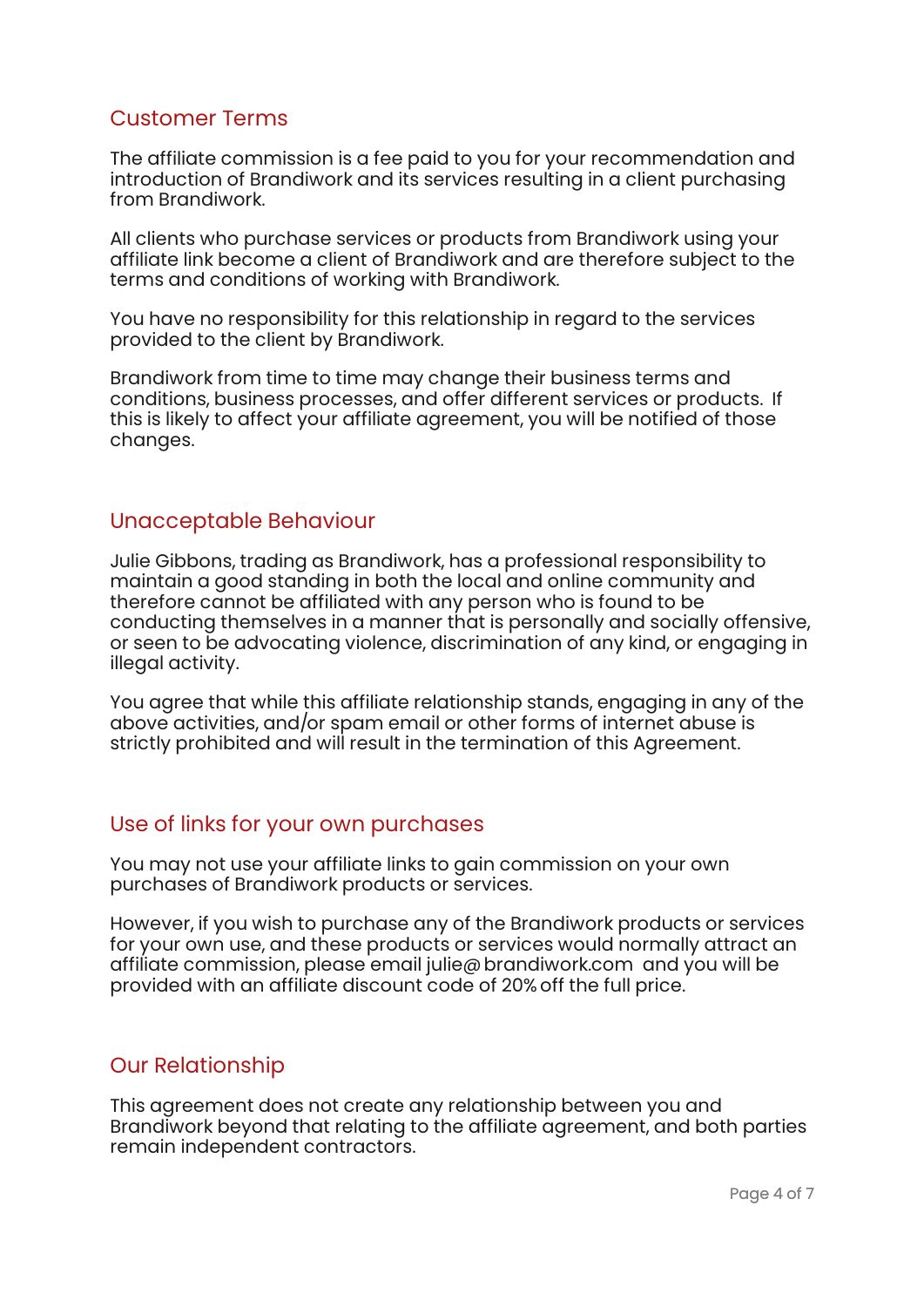You understand and agree you have no authority to represent yourself as Brandiwork, and you must not make any statement that would reasonably lead members of the public to believe that you do have this authority, whether on your website or in any other form.

## Intellectual Property

You have permission to use any images or copy from the Brandiwork website only when directly promoting Brandiwork services.

You understand and agree:

These images and copy and all other design resources remain the property of Brandiwork; and

Your right to use them is non-exclusive; and

Your right to use them is royalty-free, is limited to the purposes set out in this agreement, and limited to the term of this agreement; and

These images and copy and any other design resources are nontransferable and you may not share them with another party for any reason;

You acknowledge that Brandiwork is the sole copyright owner of all images and copy, and of the products and services that are being sold under this agreement, and that you have had no part in their creation.

## Term and Termination

This agreement begins when you are issued with your affiliate link and will end when it is terminated by either party.

Either party may terminate this agreement at any time, by giving written notice to the other for any reason. Disclosure of reason is appreciated but not necessary.

On termination of this agreement by either party, all licenses and permissions to use Brandiwork intellectual property and branding immediately cease.

You must remove any element of Brandiwork branding from your website, or anywhere else that it is displayed within 7 days of termination.

A final commission payment (if applicable) will be made on the next quarterly payment cycle.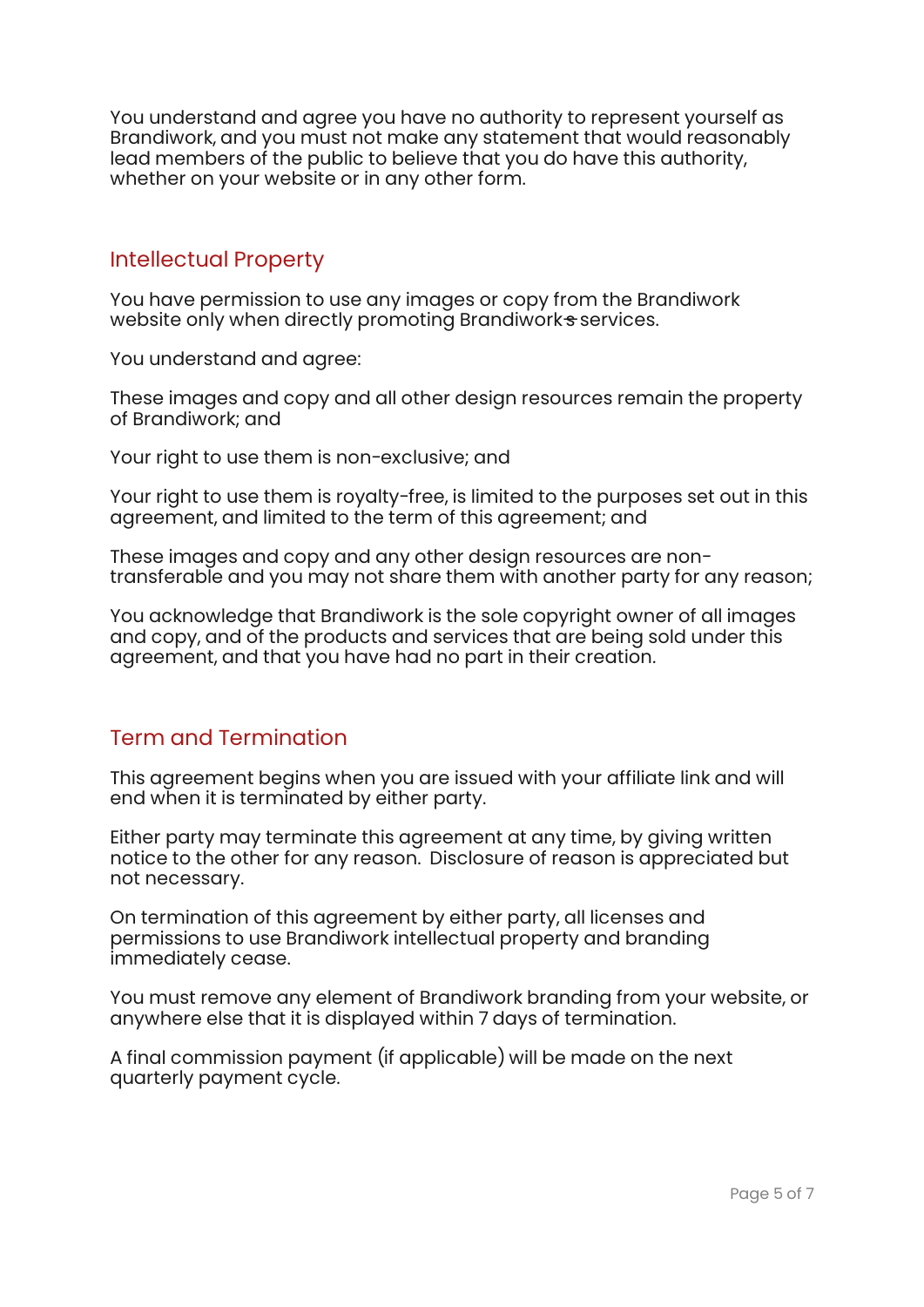# Limitation of Liability

Brandiwork is not liable for any damage or financial loss of any kind arising in connection with this agreement or your role as an affiliate, even if Brandiwork had the knowledge or should reasonably have suspected that this damage or loss may occur. In any event, Brandiwork  $\pm$  entire liability arising in respect of this affiliate relationship will not exceed the total commission paid or payable to you under this agreement.

In undertaking your role as an affiliate, you understand and agree there is no guarantee that you will earn any income from this relationship.

Brandiwork has no control over or responsibility for WordPress, WooCommerce or the YITH Affiliates plugin.

Brandiwork cannot guarantee that the operation of the website or the affiliate links provided to you will be uninterrupted or error-free.

If there are any technical errors on my website that cause issues with the affiliate system, every effort will be made to correct or mitigate them. However Brandiwork cannot be held responsible for any interruptions or consequences that result from errors provided by these third party services.

### Dispute Resolution

The services of Brandiwork are located in NSW and this agreement is subject to the governing law of NSW, Australia.

If you have any issue or complaint arising out of this affiliate agreement, all parties agree to make a genuine effort to resolve any issues through discussion and negotiation.

If we are unable to resolve a dispute by negotiation and discussion within 14 days, we agree to proceed to mediation with the assistance of an accredited mediator and we agree to share the costs of mediation equally.

Litigation is to be considered as a last resort and may not be commenced until, in the opinion of the accredited mediator, the potential for negotiation and mediation have been exhausted.

We agree that any dispute or issues will be confidential between the parties and the mediator and both parties will refrain from discussing any dispute or related issues or referring to each other in a disrespectful manner on any social media or public forum. This is to protect both parties—professional reputation and relationship.